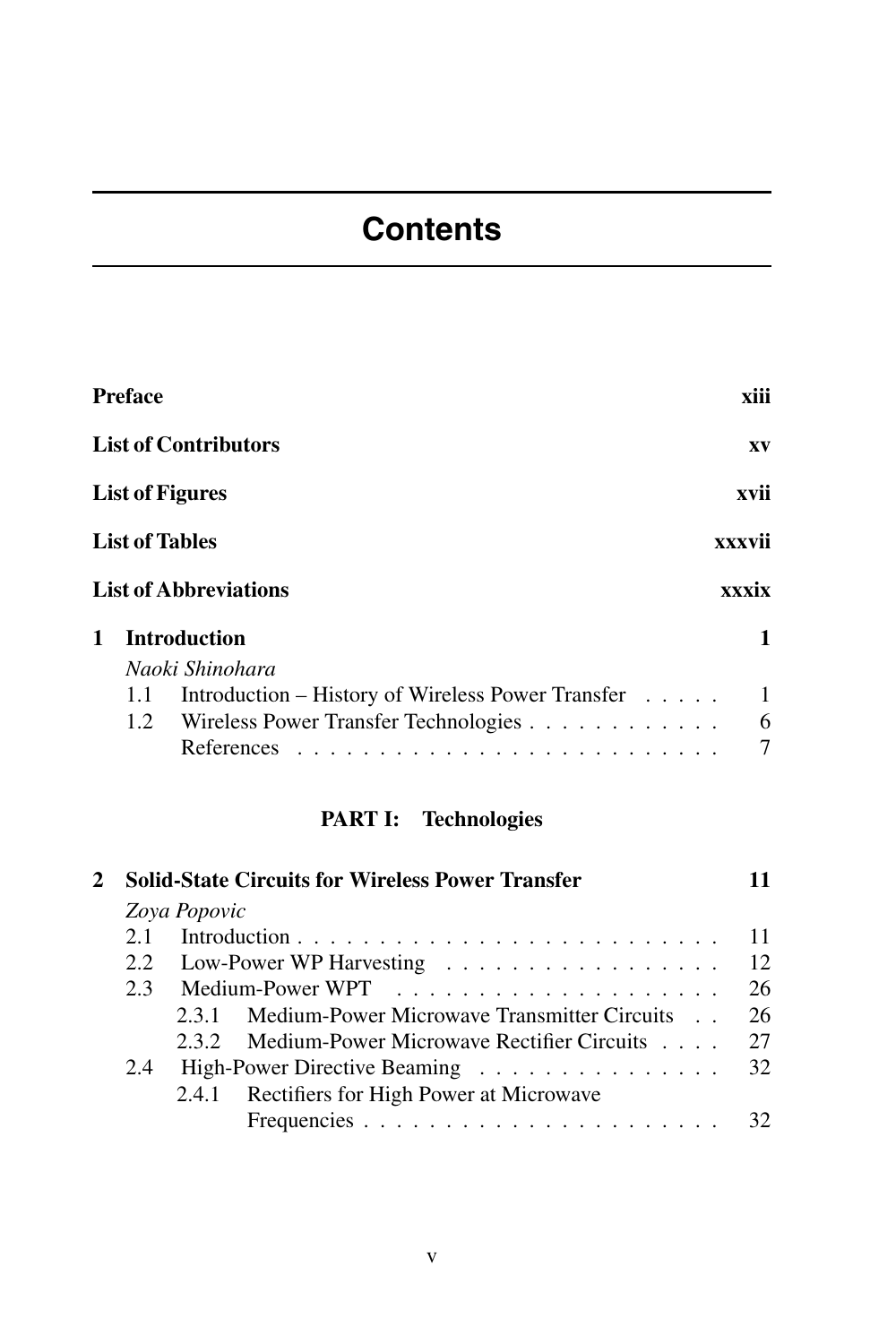|                         | 2.5<br>2.6                        | References      | High-Power Near-Field Reactive WPT                                                                                                                                                                                                                                                                                                                                                                                                                            | 38<br>42<br>42 |  |  |
|-------------------------|-----------------------------------|-----------------|---------------------------------------------------------------------------------------------------------------------------------------------------------------------------------------------------------------------------------------------------------------------------------------------------------------------------------------------------------------------------------------------------------------------------------------------------------------|----------------|--|--|
| 3                       |                                   |                 | <b>Microwave Tube Transmitters</b>                                                                                                                                                                                                                                                                                                                                                                                                                            | 49             |  |  |
|                         |                                   | Tomohiko Mitani |                                                                                                                                                                                                                                                                                                                                                                                                                                                               |                |  |  |
|                         | 3.1                               |                 |                                                                                                                                                                                                                                                                                                                                                                                                                                                               | 49             |  |  |
|                         | 3.2                               | Magnetron       | $\mathcal{L}_{\mathcal{A}}(\mathcal{A},\mathcal{A},\mathcal{A},\mathcal{A},\mathcal{A},\mathcal{A},\mathcal{A},\mathcal{A},\mathcal{A},\mathcal{A},\mathcal{A},\mathcal{A},\mathcal{A},\mathcal{A},\mathcal{A},\mathcal{A},\mathcal{A},\mathcal{A},\mathcal{A},\mathcal{A},\mathcal{A},\mathcal{A},\mathcal{A},\mathcal{A},\mathcal{A},\mathcal{A},\mathcal{A},\mathcal{A},\mathcal{A},\mathcal{A},\mathcal{A},\mathcal{A},\mathcal{A},\mathcal{A},\mathcal{$ | 50             |  |  |
|                         |                                   | 3.2.1           | Operating Principles                                                                                                                                                                                                                                                                                                                                                                                                                                          | 50             |  |  |
|                         |                                   | 3.2.2           | Noise Reduction Methods for an Oven                                                                                                                                                                                                                                                                                                                                                                                                                           |                |  |  |
|                         |                                   |                 |                                                                                                                                                                                                                                                                                                                                                                                                                                                               | 52             |  |  |
|                         |                                   | 3.2.3           | Ingection Locked Magnetron                                                                                                                                                                                                                                                                                                                                                                                                                                    | 53             |  |  |
|                         |                                   | 3.2.4           | Phase-Controlled Magnetron                                                                                                                                                                                                                                                                                                                                                                                                                                    | 54             |  |  |
|                         |                                   | 3.2.5           | Phase-and-Amplitude-Controlled Magnetron                                                                                                                                                                                                                                                                                                                                                                                                                      | 57             |  |  |
|                         |                                   | 3.2.6           | Power-Variable Phase-Controlled Magnetron                                                                                                                                                                                                                                                                                                                                                                                                                     | 57             |  |  |
|                         |                                   | 3.2.7           | Demonstrations of Microwave Power Transfer                                                                                                                                                                                                                                                                                                                                                                                                                    |                |  |  |
|                         |                                   |                 | by Magnetrons $\ldots \ldots \ldots \ldots \ldots \ldots$                                                                                                                                                                                                                                                                                                                                                                                                     | 59             |  |  |
|                         | 3.3                               | Klystron        |                                                                                                                                                                                                                                                                                                                                                                                                                                                               | 61             |  |  |
|                         |                                   | 3.3.1           | Operating Principles                                                                                                                                                                                                                                                                                                                                                                                                                                          | 61             |  |  |
|                         |                                   | 3.3.2           | Demonstrations of Wireless Power Transfer                                                                                                                                                                                                                                                                                                                                                                                                                     |                |  |  |
|                         |                                   |                 |                                                                                                                                                                                                                                                                                                                                                                                                                                                               | 62             |  |  |
|                         | 3.4                               |                 |                                                                                                                                                                                                                                                                                                                                                                                                                                                               | 63             |  |  |
|                         | 3.5                               |                 |                                                                                                                                                                                                                                                                                                                                                                                                                                                               | 65             |  |  |
|                         |                                   |                 |                                                                                                                                                                                                                                                                                                                                                                                                                                                               | 65             |  |  |
| $\overline{\mathbf{4}}$ | 71<br><b>Antenna Technologies</b> |                 |                                                                                                                                                                                                                                                                                                                                                                                                                                                               |                |  |  |
|                         |                                   | Naoki Shinohara |                                                                                                                                                                                                                                                                                                                                                                                                                                                               |                |  |  |
|                         | 4.1                               |                 |                                                                                                                                                                                                                                                                                                                                                                                                                                                               | 71             |  |  |
|                         | 4.2                               |                 | Beam Efficiency at Far Field                                                                                                                                                                                                                                                                                                                                                                                                                                  | 73             |  |  |
|                         | 4.3                               |                 | Beam Efficiency at Radiative Near Field                                                                                                                                                                                                                                                                                                                                                                                                                       | 74             |  |  |
|                         | 4.4                               |                 | Beam Efficiency at Reactive Near Field                                                                                                                                                                                                                                                                                                                                                                                                                        | 76             |  |  |
|                         | 4.5                               |                 | Beam Receiving Efficiency at the Receiving Antenna                                                                                                                                                                                                                                                                                                                                                                                                            | 79             |  |  |
|                         | 4.6                               |                 | Beam Forming by Using a Phased Array Antenna                                                                                                                                                                                                                                                                                                                                                                                                                  | 82             |  |  |
|                         | 4.7                               |                 |                                                                                                                                                                                                                                                                                                                                                                                                                                                               | 88             |  |  |
|                         |                                   |                 |                                                                                                                                                                                                                                                                                                                                                                                                                                                               | 93             |  |  |
| 5                       |                                   |                 | <b>Efficiency of Rectenna</b>                                                                                                                                                                                                                                                                                                                                                                                                                                 | 95             |  |  |
|                         |                                   |                 | Uo qp''J go q $M$ . 'Zkcqskcpi 'I w'cpf 'Mg'Y w                                                                                                                                                                                                                                                                                                                                                                                                               |                |  |  |
|                         | 5.1                               |                 |                                                                                                                                                                                                                                                                                                                                                                                                                                                               | 95             |  |  |

vi *Contents*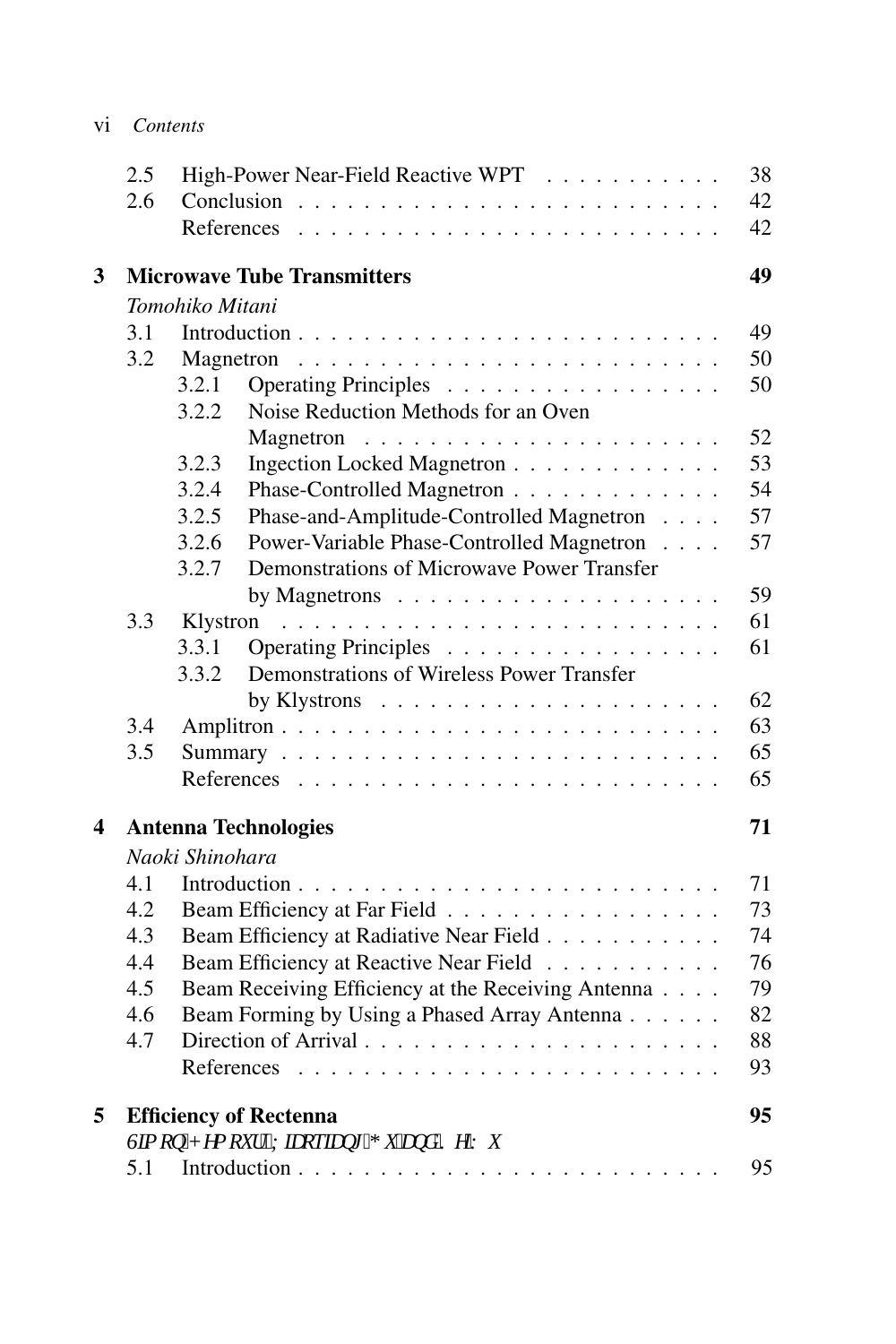|     | 5.1.1      | What Is Rectenna? $\ldots \ldots \ldots \ldots \ldots \ldots$ | 95  |
|-----|------------|---------------------------------------------------------------|-----|
|     | 5.1.2      | Rectenna for Energy Harvesting                                | 97  |
|     | 5.1.3      | Historical Perspective                                        | 99  |
|     | 5.1.4      | The Efficiency Chain                                          | 101 |
|     | 5.1.5      | Towards Maximum Rectenna Efficiency                           | 101 |
| 5.2 |            |                                                               | 103 |
|     | 5.2.1      | High Efficiency Antenna                                       | 103 |
|     | 5.2.2      |                                                               | 105 |
|     | 5.2.3      | High Impedance Antenna (Better for the                        |     |
|     |            | Matching)                                                     | 105 |
|     | 5.2.4      | Broadband Antenna                                             | 106 |
|     | 5.2.5      | Rectenna Integrated Design without Matching                   |     |
|     |            |                                                               | 106 |
|     | 5.2.6      | Large Solid Angle High Gain Rectenna                          | 107 |
| 5.3 |            |                                                               | 108 |
|     | 5.3.1      | Wide-band Rectifier                                           | 113 |
|     | 5.3.2      | Rectifiers with a Large Operating Input Range                 | 113 |
| 5.4 |            | Fundamental of the Rectification: RF-to-dc Conversion         |     |
|     |            |                                                               | 115 |
|     | 5.4.1      | Conversion Efficiency                                         | 115 |
|     | 5.4.2      |                                                               | 118 |
|     | 5.4.3      | DC Source to Load Power Transfer Efficiency                   | 119 |
|     | 5.4.4      | Enhanced Nonlinearity                                         | 120 |
|     | 5.4.5      | Increasing Junction Resistance                                | 122 |
|     | 5.4.6      | Low Temperature Operation                                     | 122 |
|     | 5.4.7      | Enhance Input Power                                           | 123 |
|     | 5.4.8      | Synchronous Switching Rectifiers (Self-Synchronous            |     |
|     |            |                                                               | 126 |
|     | 5.4.9      | Harmonics Management                                          | 127 |
|     | 5.4.10     | Low Transistor Conduction Losses                              | 130 |
|     | 5.4.11     | Diodes with Low Nonlinear Junction                            |     |
|     |            |                                                               | 130 |
| 5.5 |            |                                                               | 130 |
|     | 5.5.1      | Commercial Circuits                                           | 130 |
|     | 5.5.2      | Notable Lab Results                                           | 131 |
| 5.6 | Conclusion |                                                               | 132 |
|     | References |                                                               | 132 |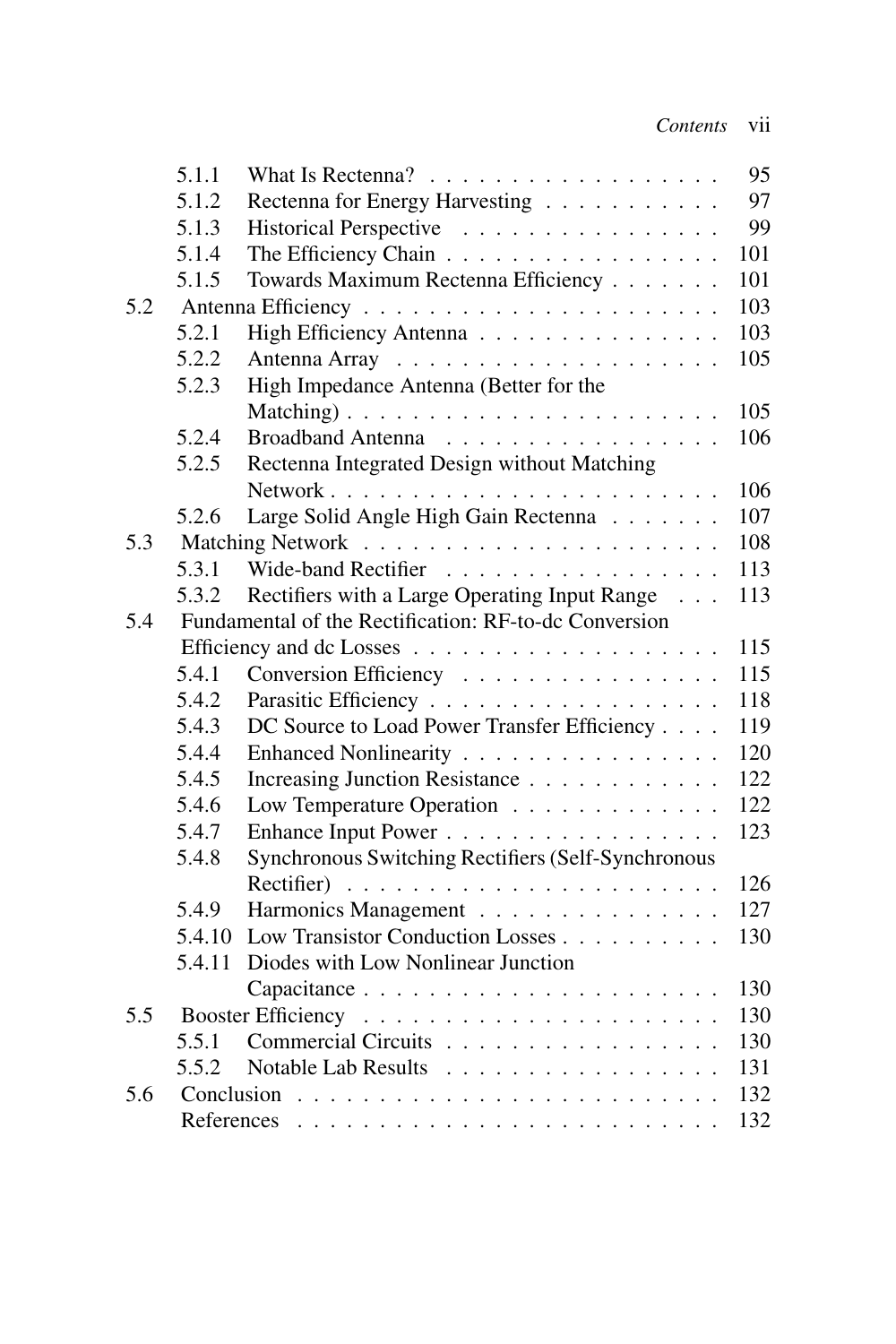## **PART II: Applications**

| 6 |                                                           |               | <b>Far Field Energy Harvesting and Backscatter</b>           |     |  |  |  |
|---|-----------------------------------------------------------|---------------|--------------------------------------------------------------|-----|--|--|--|
|   |                                                           | Communication |                                                              | 143 |  |  |  |
|   |                                                           |               | Saman Naderiparizi, Aaron N. Parks, Zerina Kapetanovic       |     |  |  |  |
|   | and Joshua R. Smith                                       |               |                                                              |     |  |  |  |
|   | 6.1                                                       |               |                                                              | 143 |  |  |  |
|   | 6.2                                                       |               |                                                              | 144 |  |  |  |
|   |                                                           | 6.2.1         | <b>WISP</b>                                                  | 145 |  |  |  |
|   |                                                           | 6.2.2         |                                                              | 147 |  |  |  |
|   |                                                           |               | Duty-cycling $\ldots \ldots \ldots \ldots \ldots$<br>6.2.2.1 | 148 |  |  |  |
|   |                                                           | 6.2.3         |                                                              | 149 |  |  |  |
|   |                                                           |               | 6.2.3.1<br>Computationally light applications                | 150 |  |  |  |
|   |                                                           |               | 6.2.3.1.1<br>Analog gauge monitoring                         | 151 |  |  |  |
|   |                                                           |               | 6.2.3.1.2<br>Surveillance camera                             | 152 |  |  |  |
|   |                                                           |               | 6.2.3.1.3<br>Self-localizing cameras                         | 152 |  |  |  |
|   |                                                           |               | Computationally demanding<br>6.2.3.2                         |     |  |  |  |
|   |                                                           |               | applications                                                 | 155 |  |  |  |
|   | 6.3                                                       |               |                                                              | 156 |  |  |  |
|   |                                                           | 6.3.1         | Building a Power Supply                                      | 157 |  |  |  |
|   |                                                           |               | Pulling power from the $air \dots \dots$<br>6.3.1.1          | 158 |  |  |  |
|   |                                                           |               | An ambient RF-powered sensor node<br>6.3.1.2                 | 160 |  |  |  |
|   |                                                           | 6.3.2         | Multiband Harvesting                                         | 162 |  |  |  |
|   |                                                           |               | 6.3.2.1<br>Power combining $\ldots \ldots \ldots \ldots$     | 164 |  |  |  |
|   |                                                           |               | 6.3.2.1.1<br>Prototyping the multiband                       |     |  |  |  |
|   |                                                           |               |                                                              | 164 |  |  |  |
|   |                                                           | 6.3.3         | Ambient Backscatter                                          | 166 |  |  |  |
|   |                                                           |               | 6.3.3.1<br>Summary                                           | 167 |  |  |  |
|   | 6.4                                                       |               |                                                              | 168 |  |  |  |
|   |                                                           |               |                                                              | 169 |  |  |  |
| 7 |                                                           |               | <b>WPT-Enabling Distributed Sensing</b>                      | 173 |  |  |  |
|   | Luca Roselli, Paolo Mezzanotte, Valentina Palazzi,        |               |                                                              |     |  |  |  |
|   | Stefania Bonafoni, Giulia Orecchini and Federico Alimenti |               |                                                              |     |  |  |  |
|   | 7.1                                                       |               | Introduction $\cdots$                                        | 173 |  |  |  |
|   | 7.2                                                       | IoT           |                                                              | 175 |  |  |  |
|   |                                                           | 7.2.1         | IoT Enabled by WPT (Some Examples                            |     |  |  |  |
|   |                                                           |               |                                                              | 175 |  |  |  |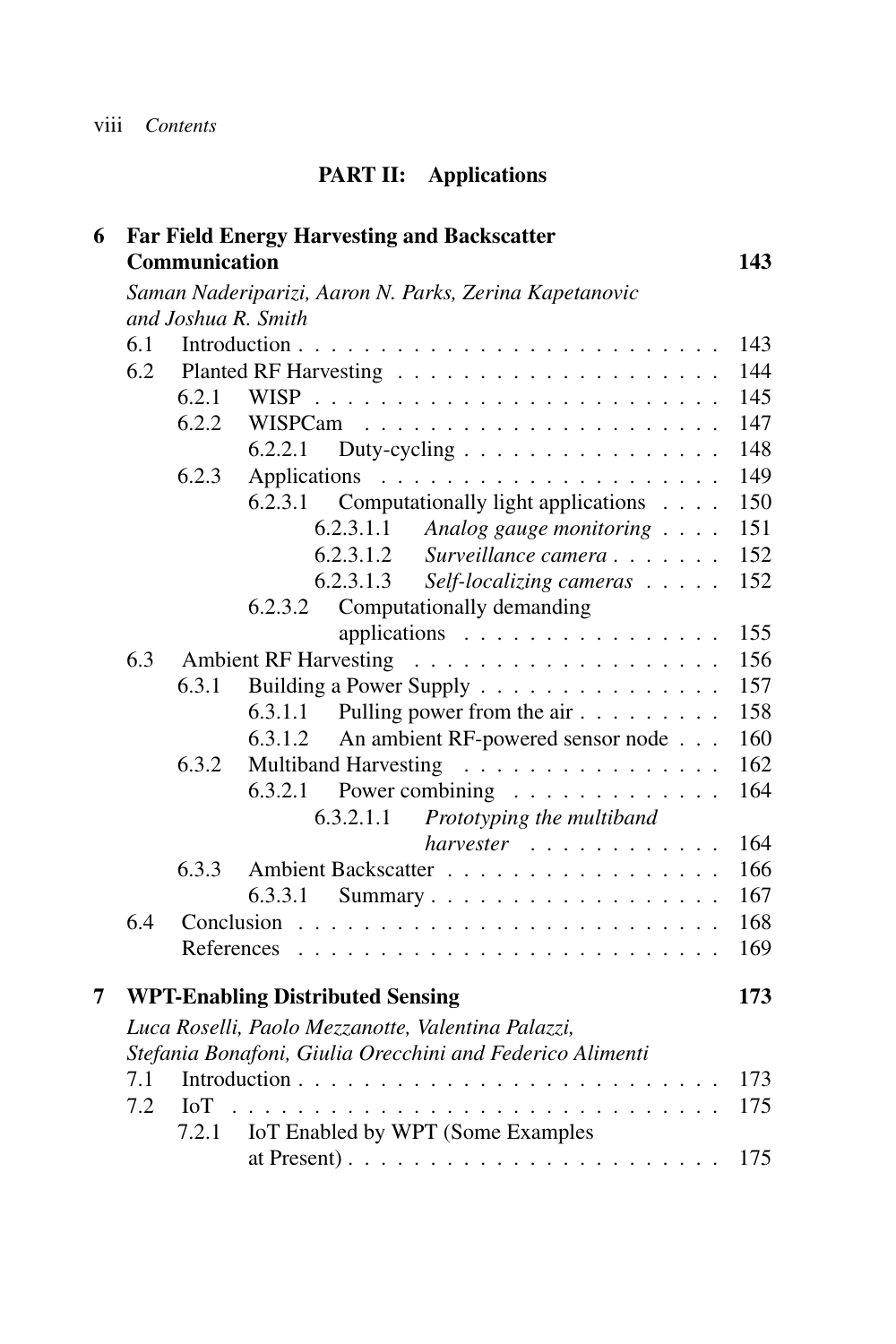|   |                  | 7.2.2           |         | IoT Future Trajectories                                                  | 177 |
|---|------------------|-----------------|---------|--------------------------------------------------------------------------|-----|
|   |                  | 7.2.3           |         | Sensors for Future IoT Development, Some                                 |     |
|   |                  |                 |         |                                                                          | 178 |
|   |                  | 7.2.4           |         | Impedance-Based Sensors                                                  | 179 |
|   |                  | 7.2.5           |         | Zero-Power Wireless Crack Sensor                                         | 184 |
|   |                  | 7.2.6           |         | "Multi-Bit", Chip-Less Sensor Tag                                        | 188 |
|   |                  | 7.2.7           |         | <b>Evolution Towards Distributed Sensing</b>                             |     |
|   |                  |                 |         |                                                                          | 189 |
|   |                  | 7.2.8           |         | RF-Powered Environmentally-Friendly                                      |     |
|   |                  |                 |         | Transponders for Identification and Localization<br>$\ddot{\phantom{0}}$ | 191 |
|   |                  | 7.2.9           |         | RF-Powered Implantable Sensors for Wireless                              |     |
|   |                  |                 |         | Prosthesis Control<br>.                                                  | 193 |
|   |                  | 7.2.10          |         | RF-Power Temperature Sensor for Ambient                                  |     |
|   |                  |                 |         |                                                                          | 197 |
|   | 7.3              | <b>IoS</b>      |         |                                                                          | 198 |
|   |                  | 7.3.1           |         | The Eco-System $\ldots \ldots \ldots \ldots \ldots \ldots$               | 198 |
|   |                  | 7.3.2           |         | The Future Trajectory of IoS                                             | 199 |
|   |                  | 7.3.3           |         | Satellite Cluster Vision                                                 | 201 |
|   | 7.4              |                 |         |                                                                          | 202 |
|   |                  |                 |         |                                                                          | 203 |
| 8 | <b>IoT</b>       |                 |         |                                                                          | 209 |
|   |                  |                 |         | Ricardo Correia, Daniel Belo and Nuno Borges Carvalho                    |     |
|   | 8.1              |                 |         |                                                                          | 209 |
|   |                  | 8.1.1           |         | Backscatter Communication                                                | 210 |
|   |                  |                 | 8.1.1.1 | High data rate backscatter QAM                                           |     |
|   |                  |                 |         | modulation                                                               | 213 |
|   |                  |                 | 8.1.1.2 | Backscatter QAM with WPT                                                 |     |
|   |                  |                 |         | capabilities                                                             | 219 |
|   |                  |                 | 8.1.1.3 | Efficient wireless power transfer system                                 |     |
|   |                  |                 |         | for a moving passive backscatter sensor                                  | 221 |
|   |                  | References      |         |                                                                          | 229 |
| 9 |                  |                 |         | <b>Beam-type Wireless Power Transfer and Solar Power</b>                 |     |
|   | <b>Satellite</b> |                 |         |                                                                          | 231 |
|   |                  | Naoki Shinohara |         |                                                                          |     |
|   | 9.1              |                 |         |                                                                          | 231 |
|   | 9.2              |                 |         | Long-Distance Beam-type WPT to Fixed Target                              | 233 |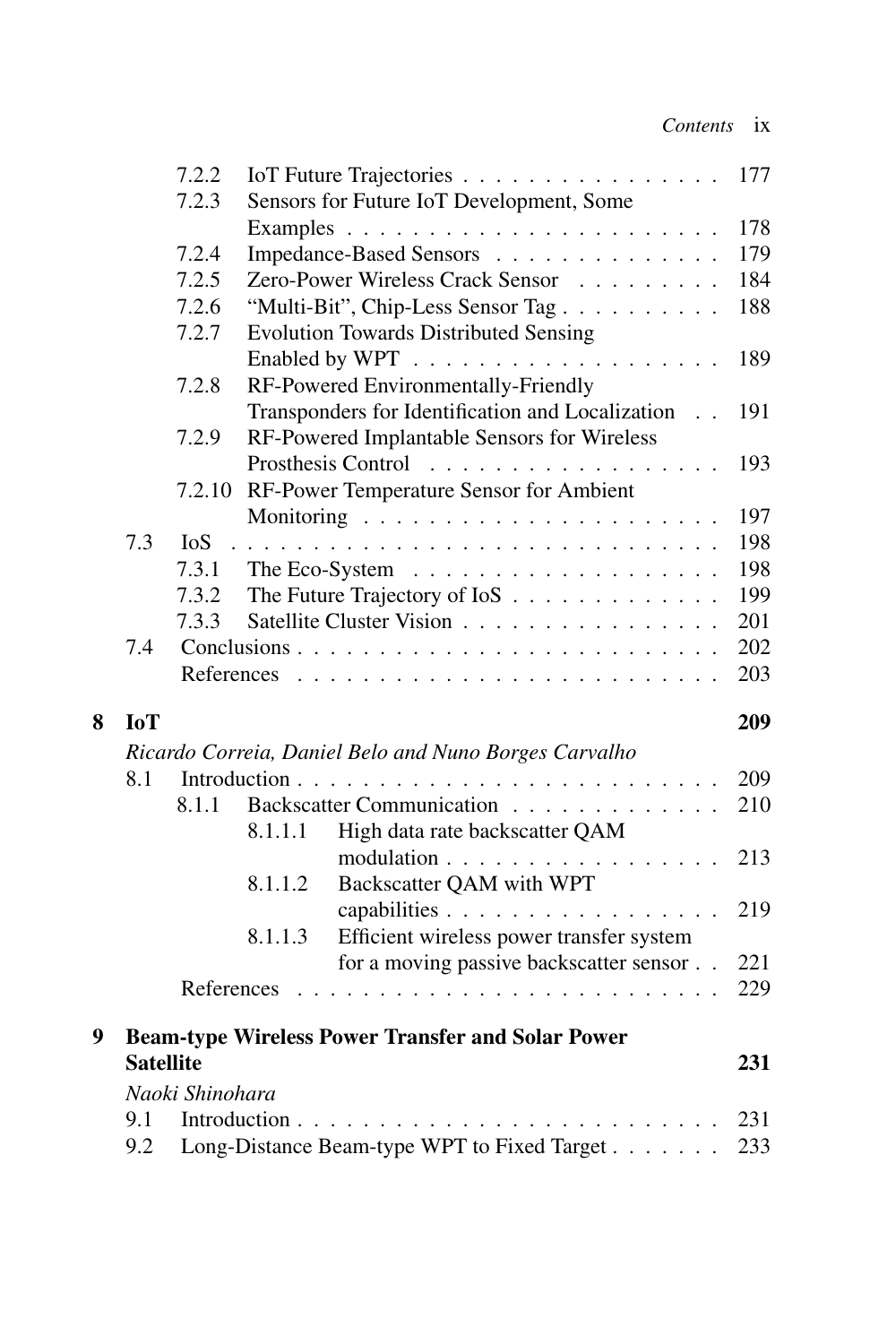#### x *Contents*

| 9.3 Mid- and Short-Distance Beam-type WPT to Fixed |  |
|----------------------------------------------------|--|
|                                                    |  |
| 9.4 Beam-type WPT to Moving Target 240             |  |
| 9.5 Solar Power Satellite (SPS) 245                |  |
|                                                    |  |
|                                                    |  |

#### **PART III: Coexistence of WPT**

|  | 10 Human Safety on Electromagnetic Fields – The International |                                                          |     |  |
|--|---------------------------------------------------------------|----------------------------------------------------------|-----|--|
|  |                                                               | <b>Health Assessment</b>                                 | 257 |  |
|  | Junji Miyakoshi                                               |                                                          |     |  |
|  |                                                               |                                                          | 257 |  |
|  |                                                               | 10.2 Historical Background on Electromagnetic            |     |  |
|  |                                                               |                                                          | 258 |  |
|  | 10.3                                                          | Studies Relating to Assessment of Electromagnetic        |     |  |
|  |                                                               |                                                          | 259 |  |
|  |                                                               |                                                          | 259 |  |
|  |                                                               | 10.3.2 Epidemiological Studies                           | 261 |  |
|  |                                                               | 10.3.3 Animal Experiments                                | 264 |  |
|  |                                                               | 10.3.4 Cellular Experiments                              | 266 |  |
|  |                                                               | 10.4 WHO and IARC Assessments, and Related Trends        | 267 |  |
|  | 10.5                                                          | Electromagnetic Hypersensitivity                         | 272 |  |
|  | 10.6                                                          | Biological Effects of Electromagnetic Fields and Risk    |     |  |
|  |                                                               |                                                          | 272 |  |
|  | 10.7                                                          |                                                          | 273 |  |
|  |                                                               |                                                          | 274 |  |
|  |                                                               | 11 Coexistence of WPT and Wireless LAN in a 2.4-GHz Band | 277 |  |
|  |                                                               | Koji Yamamoto and Shota Yamashita                        |     |  |
|  |                                                               |                                                          | 278 |  |
|  |                                                               | 11.2 Adjacent Channel Operation of Continuous WPT        |     |  |
|  |                                                               | and WLAN Data Transmission                               | 279 |  |
|  |                                                               | 11.2.1 Experimental Setup for Continuous WPT             | 279 |  |
|  |                                                               | 11.2.2 Measurement Results                               | 280 |  |
|  |                                                               | 11.3 Co-Channel Operation of Intermittent WPT and WLAN   |     |  |
|  |                                                               |                                                          | 281 |  |
|  |                                                               | 11.3.1 Experimental Setup for Intermittent WPT           | 282 |  |
|  |                                                               |                                                          |     |  |